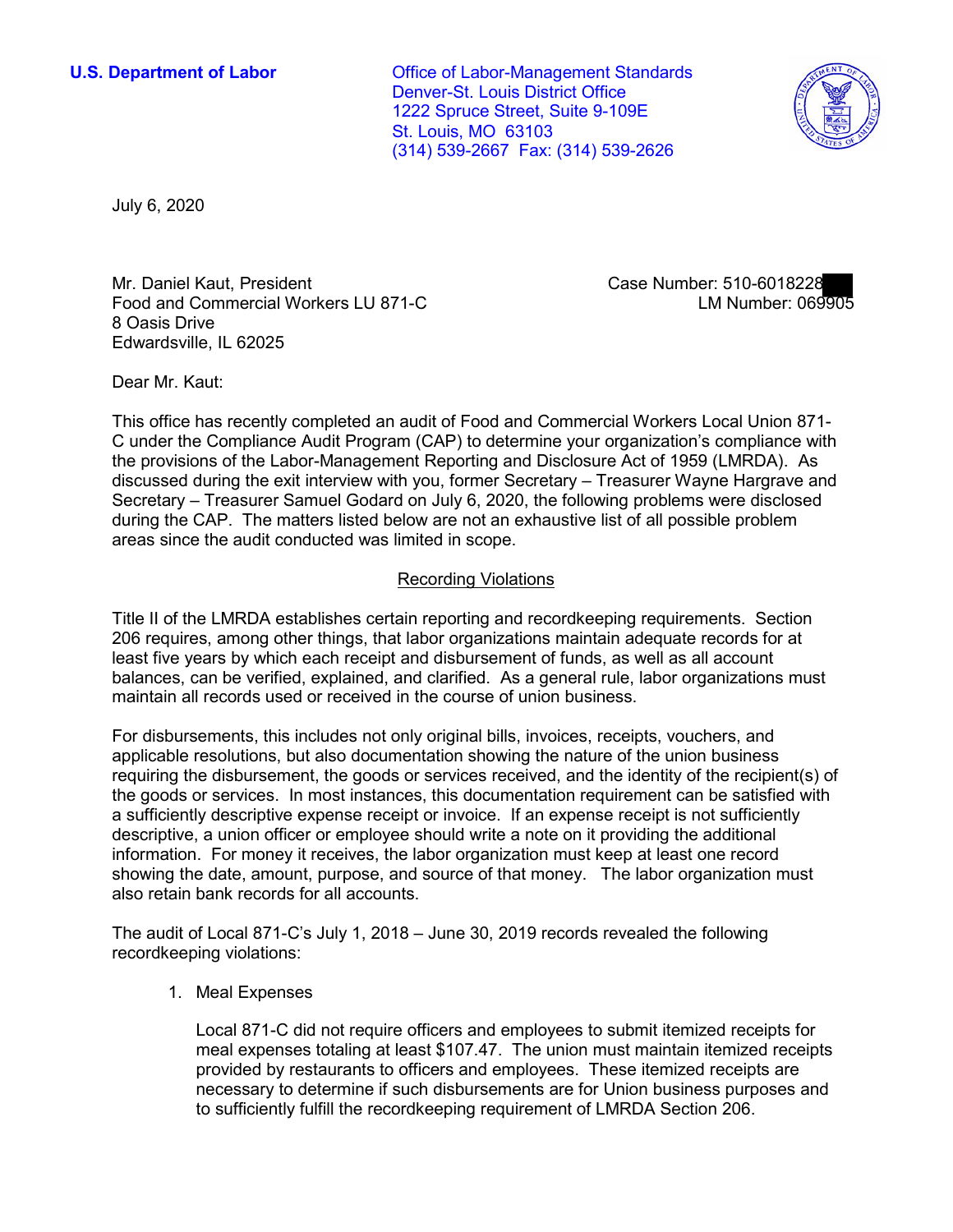official union business conducted. Union records of meal expenses must include all persons who incurred the restaurant charges. Also, the records retained must Local 871-C records of meal expenses did not always include written explanations of union business conducted and/or the names and titles of the persons incurring the restaurant charges. For example, there were 35 occasions when Union officers purchased meals at restaurants using the Union's debit card totaling at least [\\$3,921.11,](https://3,921.11) but did not record the full name and title or written explanations of the written explanations of the union business conducted and the full names and titles of identify the names of the restaurants where the officers or employees incurred meal expenses.

 will be maintained as part of the Local's records. In addition, the officers understand The officers understand that Local 871-C must maintain original itemized receipts provided by restaurants to officers and employees. In the future, itemized receipts that Local 871-C must include written explanations of union business conducted and the names and titles of the persons incurring the restaurant charges.

2. Lost Wages

 pay, and a description of the union business conducted. The OLMS audit found that Local 871-C did not retain adequate documentation for lost wage reimbursement payments to union officers and members totaling at least [\\$40,066.14.](https://40,066.14) The union must maintain records in support of lost wage claims that identify each date lost wages were incurred, the number of hours lost on each date, the applicable rate of Local 871-C does not have sufficient records to identify and support each date lost wages were incurred, the number of hours lost on each date, the applicable rate of pay, and a description of the union business conducted.

The officers understand that Local 871-C must maintain records in support of lost wage claims that identify each date lost wages were incurred, the number of hours lost on each date, the applicable rate of pay, and a description of the union business conducted.

3. Receipt Dates not Recorded

 Entries in the Union's Deposits Detail Report and the General Ledger reflect the date records must show the date of receipt. The date of receipt is required to verify, Disbursements) of the LM-3. The LM-3 instructions for Statement B state that the disbursements when it actually pays out money. Failure to record the date money the union deposited money, but not the date money was received. Union receipts explain, or clarify amounts required to be reported in Statement B (Receipts and labor organization must record receipts when it actually receives money and was received could result in the union reporting some receipts for a different year than when it actually received them.

 The officers understand that Local 871-C must maintain a record of the date receipts are received in addition to the date receipts are deposited.

 Based on your assurance that Local 871-C will retain adequate documentation in the future, OLMS will take no further enforcement action at this time regarding the above violations.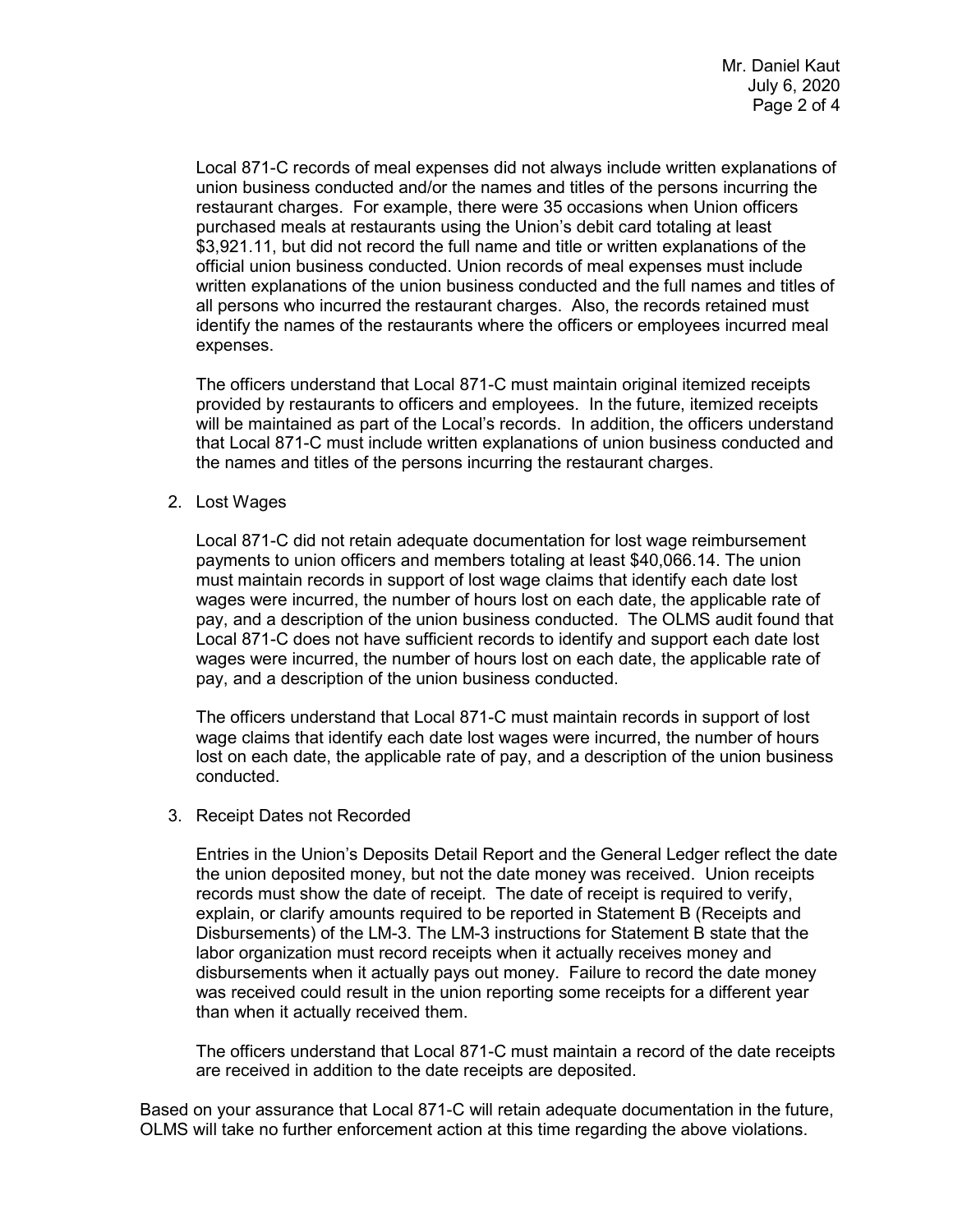## Reporting Violations

to file annual financial reports accurately disclosing their financial condition and operations. The audit disclosed a violation of LMRDA Section 201(b), which requires labor organizations The Labor Organization Annual Report (Form LM-3) filed by Food and Commercial Workers Local 871-C for the fiscal year ended June 30, 2019, was deficient in the following areas:

1. Salary Payments to Officers

 reported in Item 24(D) ((Gross Salary (before taxes and other deductions)). It (E) (Allowances and Other Disbursements) on the report. The audit revealed that all officers received a monthly "allowance." Local 871-C routinely reimburses that these payments are intended to compensate the officers for the work that they do and are not intended to be reimbursement to them for any specific expenses. Local 871-C failed to report at least \$3,600 in payments to officers in the amounts appears that payments to all officers were erroneously reported in Item 24 column expenses to officers in addition to their monthly allowance. The audit also revealed

2. Disbursements to Officers

 Officers). It appears the union erroneously reported these payments in Item 48. Local 871-C did not include some reimbursements to officers totaling at least [\\$5,572.11](https://5,572.11), in the amounts reported Item 24 (All Officers and Disbursements to

 The union must report most direct disbursements to Local 871-C officers and some property, goods, services, or other things of value. See the instructions for Item 24 or other things of value received by or on behalf of an officer. However, indirect for transportation by a public carrier (such as an airline) for an officer traveling on indirect disbursements made on behalf of its officers in Item 24. A "direct disbursement" to an officer is a payment made to an officer in the form of cash, for a discussion of certain direct disbursements to officers that do not have to be reported in Item 24. An "indirect disbursement" to an officer is a payment to another party (including a credit card company) for cash, property, goods, services, disbursements for temporary lodging (such as a union check issued to a hotel) or union business should be reported in Item 48 (Office and Administrative Expense).

 Local 871-C must file an amended Form LM-3 for the fiscal year ended June 30, 2019, to correct the deficient items discussed above. The report must be filed electronically 2020. Before filing, review the report thoroughly to be sure it is complete and accurate. using the Electronic Forms System (EFS) available at the OLMS website at [www.olms.dol.gov.](www.olms.dol.gov) The amended Form LM-3 must be filed no later than August 6,

## B. Other Issue

Meeting Minutes not Maintained

 Local 871-C failed to retain any Executive Board meeting minutes created during at least July 1, 2018 through June 30, 2019. Article 33 (E) of the Food and Commercial Workers International Union Constitution states: *The Recorder of each Local Union shall report the*